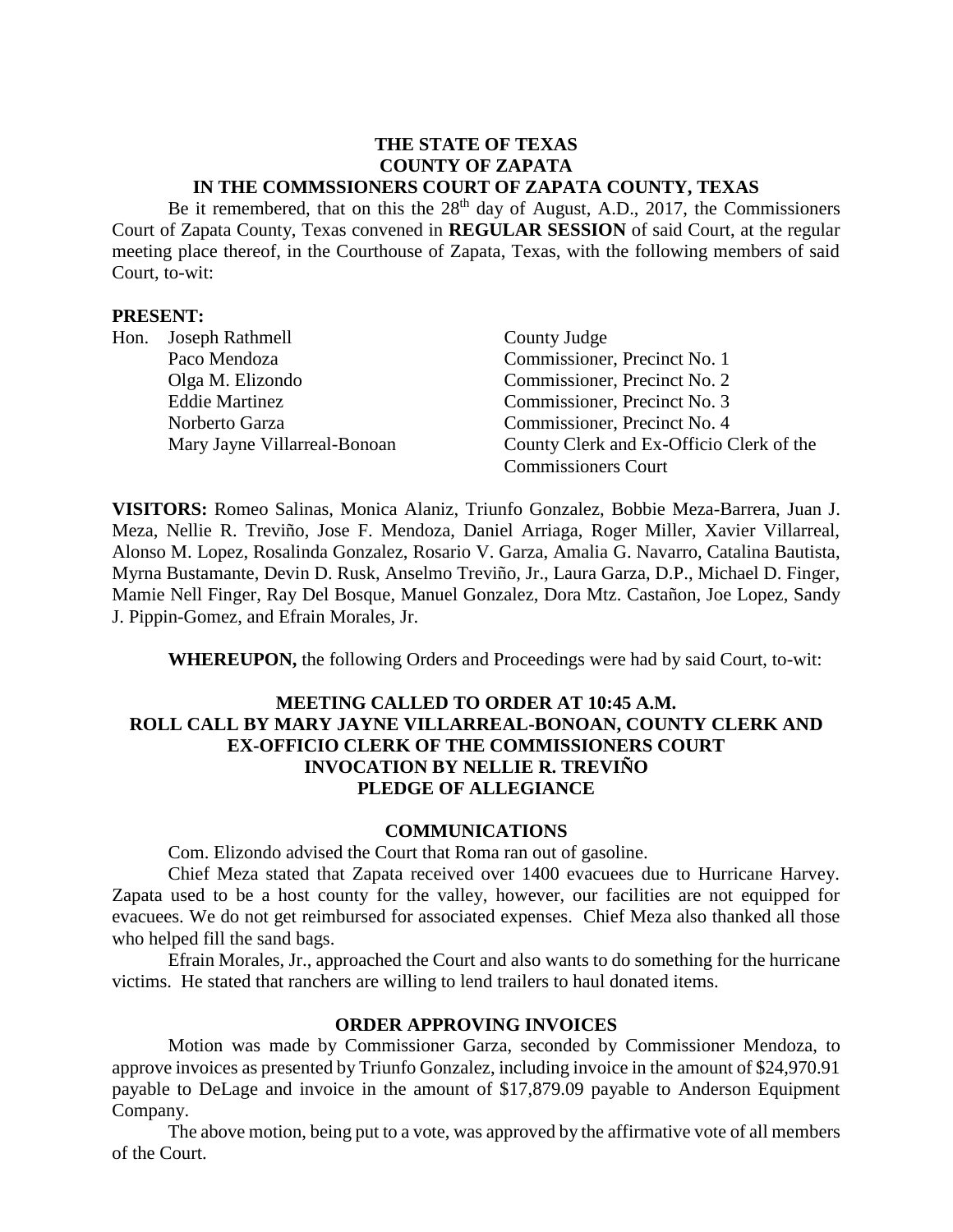### **ORDER APPROVING CHECKS ISSUED**

Motion was made by Commissioner Martinez, seconded by Commissioner Garza, to approve checks issued as requested by Hon. Romeo Salinas, County Treasurer.

The above motion, being put to a vote, was approved by the affirmative vote of all members of the Court.

#### **AWARD OF RETIREMENT PLAQUE TO MARIA LUISA FERNANDEZ**

Commissioners Court has a retirement plaque for Maria Luisa Fernandez for 34 years of service as requested by Hon. Joe Rathmell, County Judge. Mrs. Fernandez was not present.

#### **No one was present for the following item:**

10. Presentation of a community garden by Jaime Garcia.

#### **No action was taken on the following item:**

11. To approve requirements pertaining to the maintenance of county building being used for the USDA food program as sites as requested by Hon. Paco Mendoza, Commissioner Pct. 1.

## **ORDER APPROVING MOU WITH ZCISD FOR USE OF OLD ZAPATA SOUTH ELEMENTARY SITE**

Motion was made by Commissioner Martinez, seconded by Commissioner Mendoza, to approve MOU (Memorandum of Understanding) with ZCISD (Zapata County Independent School District) for the use of the old Zapata South Elementary site as requested by Hon. Paco Mendoza, Commissioner Pct. 1.

The above motion, being put to a vote, was approved by the affirmative vote of all members of the Court.

## **ORDER APPROVING INSTALLATION OF AIR CONDITIONING SYSTEM FOR FALCON COMMUNITY CENTER**

Motion was made by Commissioner Martinez, seconded by Commissioner Garza, to approve the installation and cost of a new 5 ton 12 seer A/C system for the Falcon Community Center, to be paid out of fiscal year 2017-2018 budget as requested by Hon. Paco Mendoza, Commissioner Pct. 1.

The above motion, being put to a vote, was approved by the affirmative vote of all members of the Court.

# **ORDER APPROVING INSTALLATION OF AIR CONDITIONING SYSTEM FOR LOPEÑO COMMUNITY CENTER**

Motion was made by Commissioner Martinez, seconded by Commissioner Garza, to approve the installation and cost of a new 5 ton 14 seer A/C system for the Lopeño Community Center, to be paid out of fiscal year 2017-2018 budget as requested by Hon. Paco Mendoza, Commissioner Pct. 1.

The above motion, being put to a vote, was approved by the affirmative vote of all members of the Court.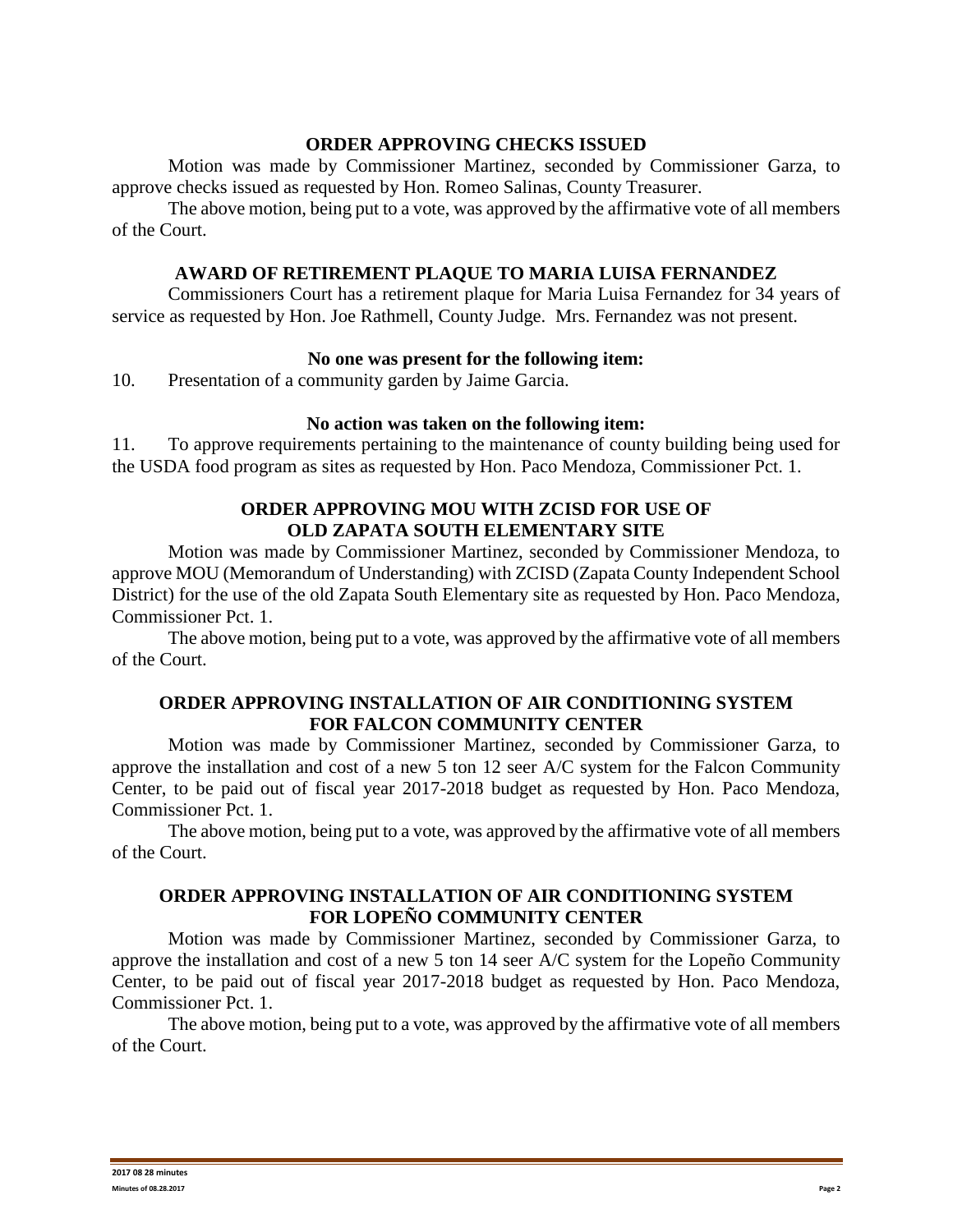## **ORDER APPROVING CONTRACT WITH HART INTERCIVIC FOR PURCHASE OF ELECTION EQUIPMENT**

Motion was made by Commissioner Mendoza, seconded by Commissioner Garza, to approve a contract with Hart Intercivic for purchase of election equipment for the amount of \$192,171.00 as requested by Hon. Mary Jayne Villarreal-Bonoan, County Clerk.

The above motion, being put to a vote, was approved by the affirmative vote of all members of the Court.

### **ORDER APPROVING PURCHASE OF ROLLER SHELVING FOR OPR BOOKS**

Motion was made by Commissioner Garza, seconded by Commissioner Mendoza, to approve the purchase of roller shelving for OPR books, to be paid out of the County Clerk's Archival Fee Fund as requested by Hon. Mary Jayne Villarreal-Bonoan, County Clerk.

The above motion, being put to a vote, was approved by the affirmative vote of all members of the Court.

### **ORDER APPROVING AND ACCEPTING RESIGNATION OF JORGE GARCIA AND ALLOW CHIEF MEZA TO REHIRE PARAMEDIC**

Motion was made by Commissioner Garza, seconded by Commissioner Mendoza, to approve and accept the resignation of Jorge Garcia slot #28 and to allow Chief Meza to rehire a paramedic at \$12.39 per/hour as requested by Chief J.J. Meza, Fire Chief.

The above motion, being put to a vote, was approved by the affirmative vote of all members of the Court.

## **ORDER APPROVING AND ACCEPTING RESIGNATION OF MARIA LUISA FERNANDEZ**

Motion was made by Commissioner Martinez, seconded by Commissioner Garza, to approve and accept the resignation of Maria Luisa Fernandez as of August 31, 2017. She served the county for 34 years, as requested by Carlos Treviño, Water Plant Manager.

The above motion, being put to a vote, was approved by the affirmative vote of all members of the Court.

# **ORDER APPROVING PAYMENT OF PENDING INVOICE TO RAPID HAUL FOR CERTZ WORK ON MESA SALINAS ROAD**

Motion was made by Commissioner Martinez, seconded by Commissioner Mendoza, to approve pending invoice to Rapid Haul for CERTZ work on Mesa Salinas road as requested by Manuel Gonzalez, Premier Engineering.

The above motion, being put to a vote, was approved by the affirmative vote of all members of the Court.

### **ORDER APPROVING INSTALLATION OF SPEED HUMPS AND STREET LIGHTS**

Motion was made by Commissioner Martinez, seconded by Commissioner Garza, to approve the installation of speed humps at the following addresses:

- a. 226 Lozano
- b.  $309\,3^{\text{rd}}$  Street

The above motion, being put to a vote, was approved by the affirmative vote of all members of the Court.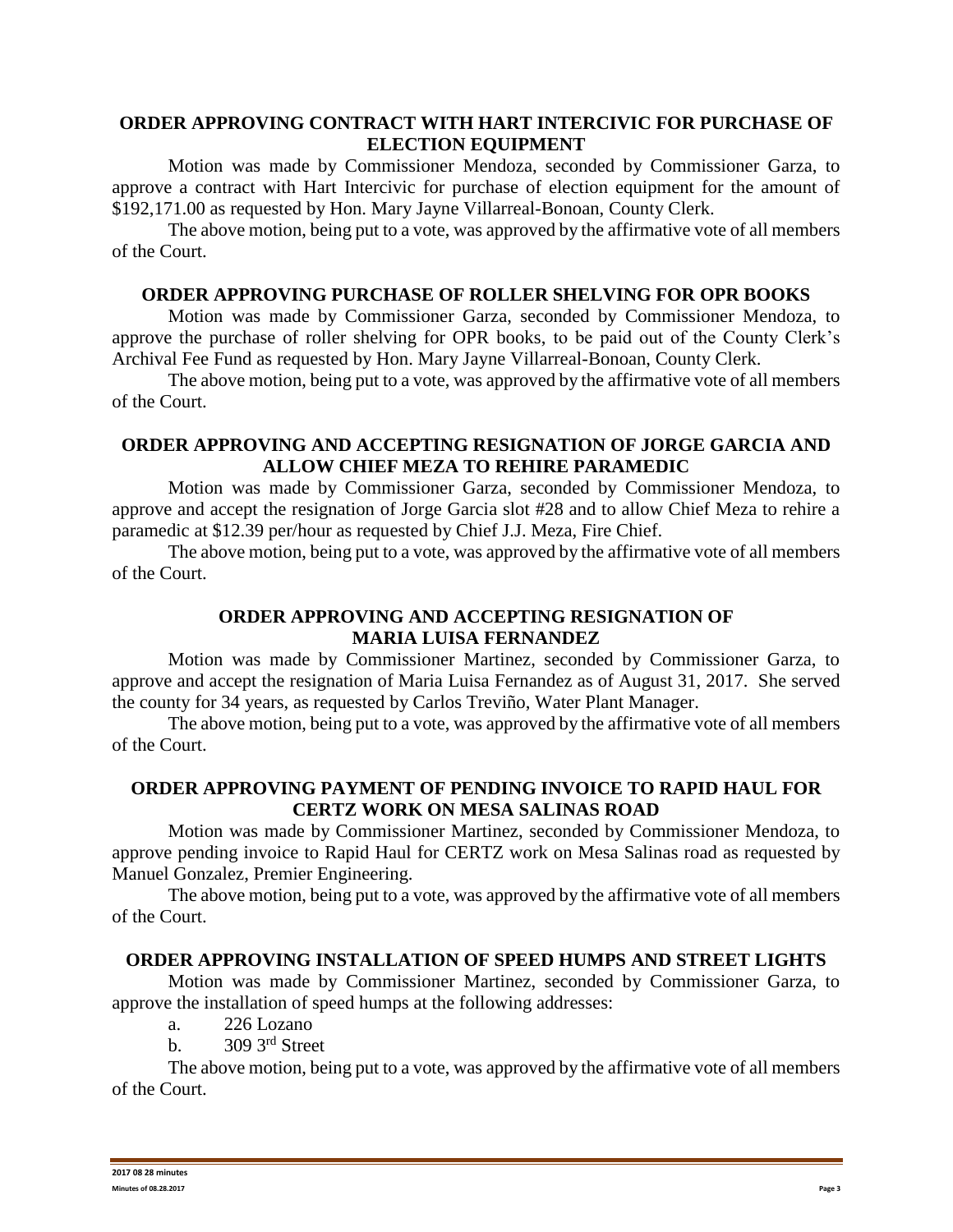Motion was made by Commissioner Martinez, seconded by Commissioner Garza, to approve the proposed FY 2017-2018, Pct. 1 Street Lights for the following locations:

- a. 903 Glenn Street (Zapata Townsite, Block 49, Lot 4)
- b. 808 Fresno Street (Zapata Townsite, Block 44, Lot 9)
- c. 394 Gonzalez Street (Falcon Shores Unit 1, Block 8, Lot 19)
- d. 147 Ramirez Road (S0081 Ramirez Addition Unit 2, Track 4)
- e. 2043 Retama Drive (Lot 332 Area B Lago Halcon Sec. 3)

The above motion, being put to a vote, was approved by the affirmative vote of all members of the Court.

Motion was made by Commissioner Martinez, seconded by Commissioner Garza, to approve the installation of speed humps at the following address:

a.  $1402-1403$  Mier  $3<sup>rd</sup>$  Street (Ricardo Perez)

The above motion, being put to a vote, was approved by the affirmative vote of all members of the Court.

### **ORDER APPROVING LINE ITEM TRANSFERS**

Motion was made by Commissioner Martinez, seconded by Commissioner Garza, to approve the following line item transfers to meet departmental needs:

|             | <b>DEPARTMENT LINE ITEM</b> |            | <b>FUND</b>               | <b>AMOUNT</b> |
|-------------|-----------------------------|------------|---------------------------|---------------|
| <b>FROM</b> | District Clerk's            | 10-450-311 | Postage/Express           | \$450.00      |
| <b>TO</b>   | District Clerk's            | 10-450-427 | Workshops/Travel \$450.00 |               |

as requested by Dora Mtz. Castañon, District Clerk.

The above motion, being put to a vote, was approved by the affirmative vote of all members of the Court.

Motion was made by Commissioner Martinez, seconded by Commissioner Garza, to approve the following line item transfer to meet departmental needs.

| .           |                      |            |             |               |  |  |
|-------------|----------------------|------------|-------------|---------------|--|--|
|             | DEPARTMENT LINE ITEM |            | <b>FUND</b> | <b>AMOUNT</b> |  |  |
| <b>FROM</b> | Non-Department       | 10-409-444 | Electricity | \$30,000.00   |  |  |
| <b>TO</b>   | Non-Department       | 10-409-420 | Telephone   | \$30,000.00   |  |  |
|             |                      |            |             |               |  |  |

as requested by Bobbie Meza, Auditor's Office.

The above motion, being put to a vote, was approved by the affirmative vote of all members of the Court.

## **MOTION WAS MADE BY COMMISSIONER MENDOZA, SECONDED BY COMMISSIONER GARZA, TO ENTER INTO EXECUTIVE SESSION**

# **MOTION WAS MADE BY COMMISSIONER MARTINEZ, SECONDED BY COMMISSIONER GARZA, TO RETURN TO REGULAR SESSION**

## **ORDER TO ALLOW COUNTY ATTORNEY TO RE-EXAMINE AMUSEMENT MACHINE REDEMPTION ORDINANCE AND AMEND ORDINANCE TO INCLUDE PUBLIC SAFETY CONCERNS**

Motion was made by Commissioner Mendoza, seconded by Commissioner Martinez, to approve and allow County Attorney to reexamine the Amusement Machine Redemption Ordinance